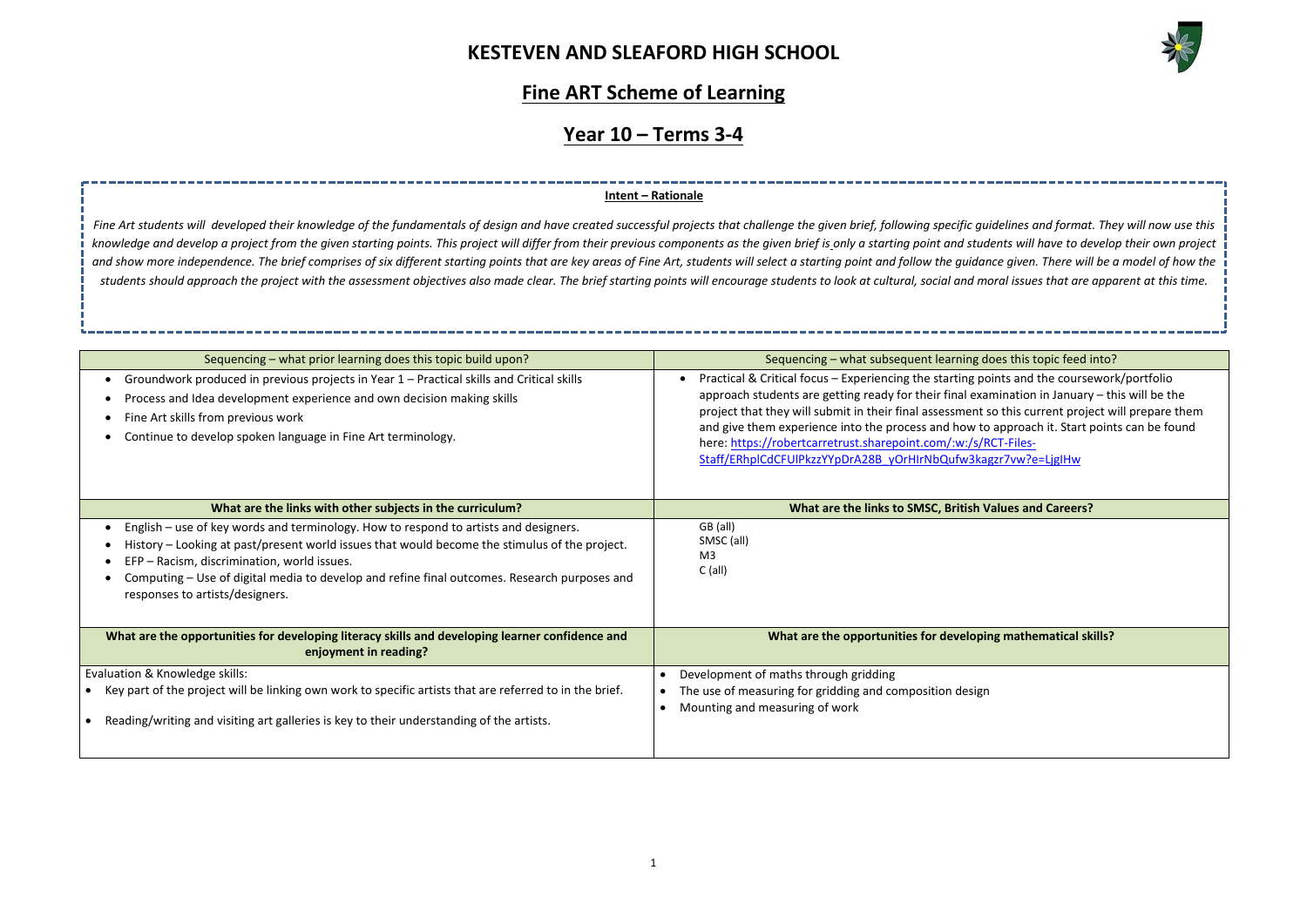

**Mediage progress of students?** I one to one feedback given n of work

### **Fine Art Scheme of Learning**

## **Year 10 – Terms 3-4**

### **Intent – Concepts**

#### **What knowledge will students gain and what skills will they develop as a consequence of this topic?**

**Know**

Students building a portfolio of experimental Fine Art practices in response

to the starting points. Ss will

develop own decision making with materials and equipment to use

learning new skills throughout.

Further development of Fine Art skills through class tutorials and after school workshops

### **Apply**

Create their own work from the given starting points, using

mixed media/layering & different media combinations A02/3/4. Using

Understanding Paintings steps Ss will apply themselves to A01,

focusing on relevant designers and own found artists. Independent working and Individualised learning and one to one instruction throughout the project.

### **Extend**

Advanced Fine Art is encouraged such as large-scale print-based work and digital outcomes. Fine Art experience

in this module will be drawn upon in their Component 1 projects.

| What subject specific language will be used and developed in this topic?                                                                                                                                                                                                                                                                                                                                                                                        | What opportunities are available for assessing the                                                         |  |  |
|-----------------------------------------------------------------------------------------------------------------------------------------------------------------------------------------------------------------------------------------------------------------------------------------------------------------------------------------------------------------------------------------------------------------------------------------------------------------|------------------------------------------------------------------------------------------------------------|--|--|
| https://www.aqa.org.uk/resources/art-and-design/gcse/art-and-design/teach/subject-specific-vocabulary                                                                                                                                                                                                                                                                                                                                                           | Key points during the project formal assessment will be made and                                           |  |  |
| Keywords and art terms used throughout this work in their discussion and in their annotations and written<br>responses / research into their chosen designers and artists<br>Ss will complete a keywords and Art vocabulary research project during the holiday.<br>Students will be given various supporting help sheets with key vocab/terminology on it.<br>Digital terminology will be given in a booklet or guidance sheet to have in rear of sketchbooks. | Digital outcomes and supporting work to demonstrate the creatio<br>Final pieces, sketchbooks & folder work |  |  |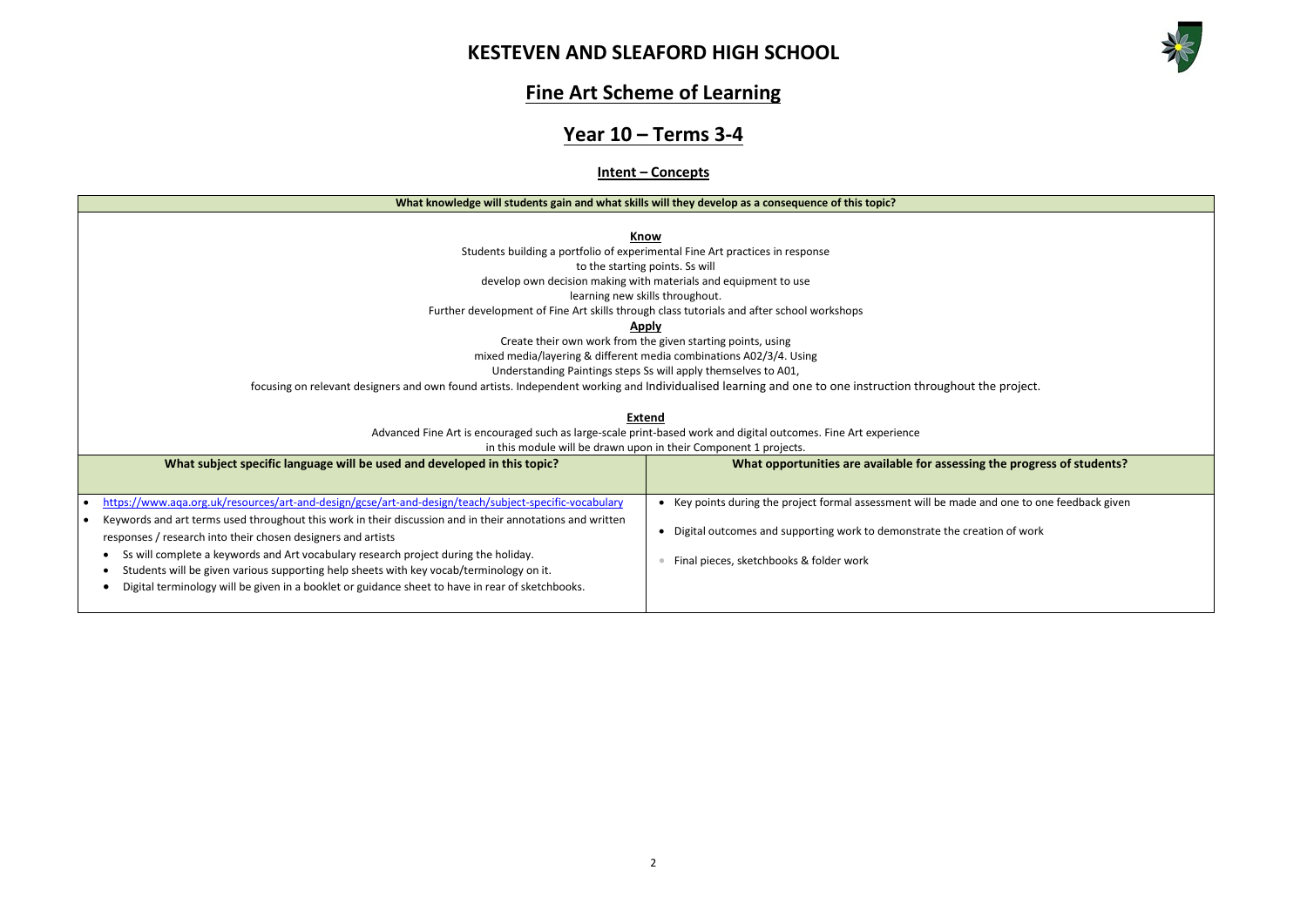

- ate studies from ideas, create which cover lots of different wings, pictures, images you ted:
- athering & Responding to
- It out photo shoots and select re successful photographs. hotate work

make quality Initial artist ather sources

thering sources or work

experiment with materials, and continue working from es:

rk could be: Make another  $p =$  paint/draw from real life

o make observational studies or

make clear your connections art movement

ing your sources so you are ring new options.

### **Intent – Concepts**

|            | <b>Assessment</b><br><b>Objective</b> | <b>What should I make</b>                                                                                                                                                                                                                                                                                                                                                                                                                                                                                                                                                                                                                                                                                                                                                                                                                                                                             | <b>Hints and Tips</b>                                                                                                                                                                                                                                                                                                                                                                                                                                                                                                                                                                                                               | Homework                                                                                                                                                                                                           |
|------------|---------------------------------------|-------------------------------------------------------------------------------------------------------------------------------------------------------------------------------------------------------------------------------------------------------------------------------------------------------------------------------------------------------------------------------------------------------------------------------------------------------------------------------------------------------------------------------------------------------------------------------------------------------------------------------------------------------------------------------------------------------------------------------------------------------------------------------------------------------------------------------------------------------------------------------------------------------|-------------------------------------------------------------------------------------------------------------------------------------------------------------------------------------------------------------------------------------------------------------------------------------------------------------------------------------------------------------------------------------------------------------------------------------------------------------------------------------------------------------------------------------------------------------------------------------------------------------------------------------|--------------------------------------------------------------------------------------------------------------------------------------------------------------------------------------------------------------------|
| A03        |                                       | Choose a start point from the sheet and begin. Observe the world around you: Get to know<br>your subject and draw/photograph subjects relevant to chosen question.<br>Draw from real things - use a variety of media and techniques from direct observation - try<br>stuff out to start with, keep it small. Make quick sketches and studies from different<br>subjects.<br><b>Photographs:</b> Experiment / Play with the camera settings / subjects. Set up or just shoot<br>some photos - have a purpose. Print out the best ones on a contact sheet to work from.<br>Gather Sources: Use newspaper, magazine/tv imagery or information/words to explore<br>ways in which to respond to the title.<br>All<br>supporting<br>files<br>found<br>here<br>can<br>be<br>key<br>https://robertcarretrust.sharepoint.com/:f:/s/RCT-Files-<br>Staff/Egrvsg5bGCVLg4s9aiTE65UBFdp NNZW28sCGt1P8uligw?e=Y7Eexg | Play with lots of possibilities - mind maps / visual mood<br>board - idea pages/sketches, notes from presentation<br>-use different materials to draw from direct sources -<br>imagination - ideas boards in Pinterest<br>- create a few pages of small sketches that cover a range<br>of things, using 5 or 6 different drawing techniques.<br>- Print images BEFORE the lesson.<br>Familiarise yourself with the artist's work by visiting<br>KSHSSAartdept Pinterest account:<br>https://www.pinterest.co.uk/kshssa/ saved/<br>Create your own Pinterest board of source images -<br>limit yourself to 12 images - be selective. | Explore/create studies fror<br>a few pages which cover lo<br>things - drawings, pictures<br>have collected:<br>Focus on Gathering & Resp<br>sources.<br>Print out photo sho<br>more successful ph<br>Annotate work |
| A01        |                                       | Make initial connections to artists work from the paper & make visual and written<br>responses to some artworks that connect to the subject you have chosen.<br>Use the "Understanding paintings" sheet and start to make Responses /Descriptions notes<br>on the work.                                                                                                                                                                                                                                                                                                                                                                                                                                                                                                                                                                                                                               | - Write your own responses<br>- Find a relevant artist/ quotes<br>- Choose the right images that relate to your theme<br>- Name /date and title every work<br>- Read, understand and put into own words<br>-What are you telling us about the artist?                                                                                                                                                                                                                                                                                                                                                                               | Continue to make quality li<br>studies or gather sources                                                                                                                                                           |
| A02        |                                       | Practical work from Photos taken exploring and experimenting with specific techniques<br>and processes bespoke to Ss. Range of media explored - Paint, drawing techniques /<br>collage/ printmaking / mixed media.                                                                                                                                                                                                                                                                                                                                                                                                                                                                                                                                                                                                                                                                                    | Create a work/page which applies the technique that<br>the chosen artist uses - What skills are you learning<br>from the artist/designer? Explain.                                                                                                                                                                                                                                                                                                                                                                                                                                                                                  | Continue gathering source:<br>Artist study work                                                                                                                                                                    |
| A03        |                                       | With the drawings or the imagery that you have shot and play with a range of media:<br>collage techniques, print techniques, different paints, mixed media, different surfaces,<br>software, stencils and combinations to get a solution. Explore scale, different approaches<br>and techniques - getting a range of materials use Look to the designers you have studied<br>for technical reference. Start to make early design ideas and studies from your source's<br>images. Revisit the first set of images and create new ones which are more specific. Start<br>to make larger drawings and studies from your source's images. Think about taking work                                                                                                                                                                                                                                         | Expand your range sheet - do something different, work<br>on different medias.<br>Why not create a page/pages which show you have<br>experimented with lots of different materials /<br>techniques / styles and approaches?                                                                                                                                                                                                                                                                                                                                                                                                         | Continue to experiment wi<br>your ideas and continue wo<br>direct sources                                                                                                                                          |
|            |                                       | onto the computer to 'play' and manipulate the colours and layouts.<br>Collate all work to date. Ensure all work is up to date, printed and annotated in                                                                                                                                                                                                                                                                                                                                                                                                                                                                                                                                                                                                                                                                                                                                              | Are you clear about what work you must do in the<br>holiday? check with your teacher                                                                                                                                                                                                                                                                                                                                                                                                                                                                                                                                                | Holiday work could be: Ma<br>photoshoot - paint/draw f                                                                                                                                                             |
| A02        | A03                                   | sketchbooks.<br>Continuation of media exploration and refinement - painting media / Graphics Media<br>(handmade & digital) - experiment with -formal elements                                                                                                                                                                                                                                                                                                                                                                                                                                                                                                                                                                                                                                                                                                                                         | Start to work larger & create more ambitious studies /<br>experiments<br>Are you showing your skills off?                                                                                                                                                                                                                                                                                                                                                                                                                                                                                                                           | Continue to make observat<br>artist studies                                                                                                                                                                        |
| A01        | A02<br>A03                            | Continue to experiment and explore as much as possible - refine and reworking your<br>ideas/observations using different materials<br>Expand your range with media and continue to explore ideas.<br>Make practical work from designer's work.                                                                                                                                                                                                                                                                                                                                                                                                                                                                                                                                                                                                                                                        | Understanding paintings sheet to further develop<br>critical evidence<br>Why are you looking at this artist? Is it clear - Do you<br>show that you know about the artist?                                                                                                                                                                                                                                                                                                                                                                                                                                                           | Revisit and make clear you<br>to artists & art movement                                                                                                                                                            |
| Objectives | All Assessment                        | Continue to experiment and explore as much as possible - refine and reworking your ideas<br>using different materials                                                                                                                                                                                                                                                                                                                                                                                                                                                                                                                                                                                                                                                                                                                                                                                 | Try to produce several outcomes rather than one, where<br>you can really show possibilities with your skills and<br>process, experimentation.<br>Have you got stuck with one idea?                                                                                                                                                                                                                                                                                                                                                                                                                                                  | Keep revisiting your source<br>still considering new optior                                                                                                                                                        |